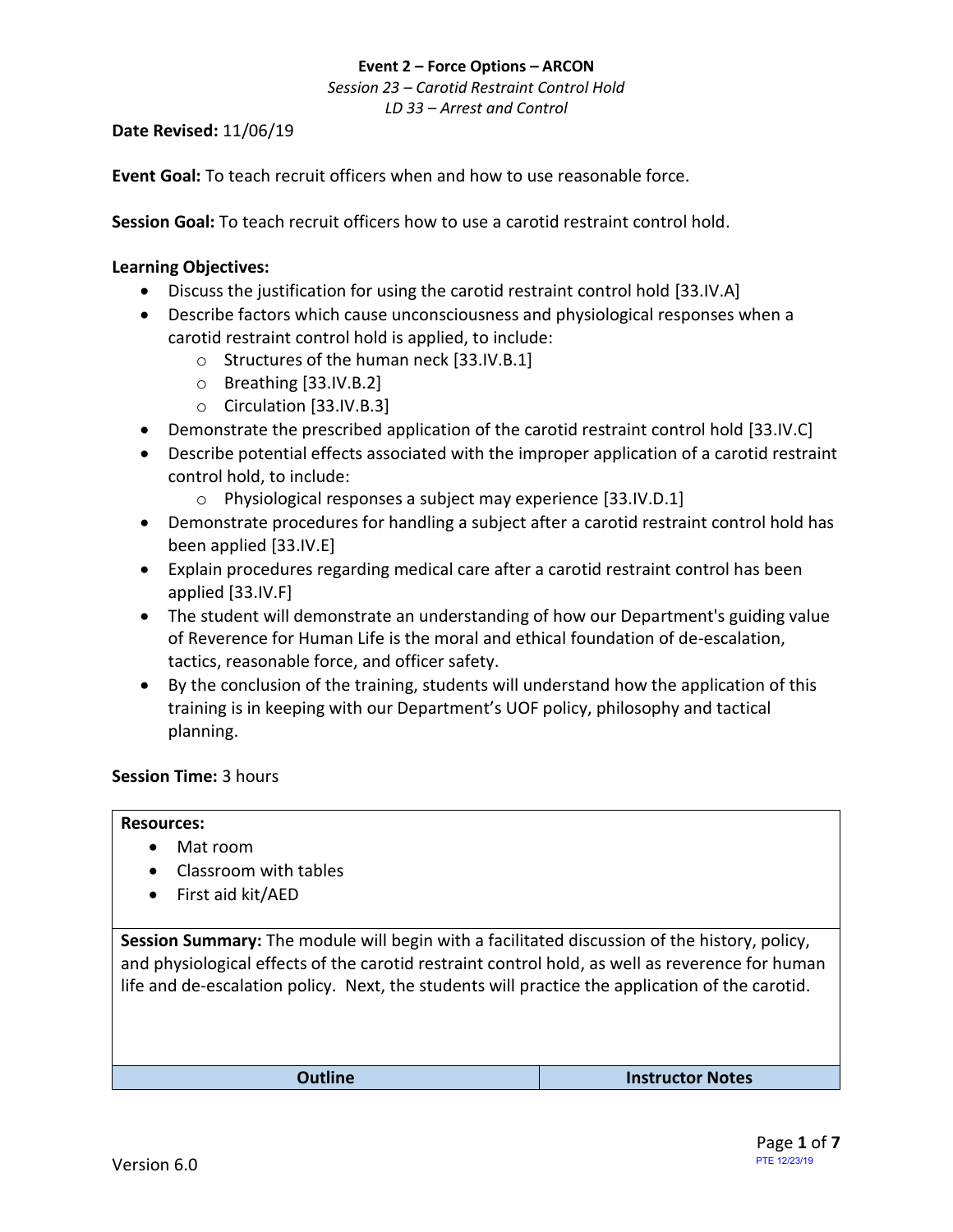*Session 23 – Carotid Restraint Control Hold*

| Ι. |    |    | Carotid restraint control hold [1]                  | Facilitated discussion (in classroom, 30  |  |  |
|----|----|----|-----------------------------------------------------|-------------------------------------------|--|--|
|    |    |    | A. Introduction                                     | minutes):                                 |  |  |
|    |    | 1. | The carotid restraint control hold is a             |                                           |  |  |
|    |    |    | technique that uses continuous lateral              | [1] $Ask - What$ is the carotid restraint |  |  |
|    |    |    | compression of the carotid arteries to render a     | control hold?                             |  |  |
|    |    |    | suspect unconscious                                 | Discuss - History of the technique        |  |  |
|    |    |    | 2. Officers can use it without the aid of any tools | Ask - How does objective<br>$\bullet$     |  |  |
|    |    | 3. | It is effective even for a smaller statured         | reasonableness apply to the use of        |  |  |
|    |    |    | officer against a larger opponent                   | the carotid restraint control hold?       |  |  |
|    | В. |    | Law and Policy [2][33.IV.A]                         |                                           |  |  |
|    |    |    | 1. AB 392 Summary                                   |                                           |  |  |
|    |    | а. | Deadly force definition                             |                                           |  |  |
|    |    |    | 1) Any use of force that creates a                  |                                           |  |  |
|    |    |    | substantial risk of causing death or                |                                           |  |  |
|    |    |    | serious bodily injury                               |                                           |  |  |
|    |    |    | Including, but not limited to, the<br>2)            |                                           |  |  |
|    |    |    | discharge of a firearm                              |                                           |  |  |
|    |    | b. | Imminent                                            |                                           |  |  |
|    |    |    | 1) A threat of death or serious bodily              |                                           |  |  |
|    |    |    | injury is considered imminent when                  |                                           |  |  |
|    |    |    | 2) Based on the totality of the                     |                                           |  |  |
|    |    |    | circumstances                                       |                                           |  |  |
|    |    |    | A reasonable officer in the same<br>3)              |                                           |  |  |
|    |    |    | situation would believe that a person               |                                           |  |  |
|    |    |    | has                                                 |                                           |  |  |
|    |    |    | a) The present ability<br>b) Opportunity            | [2] Ask - What is LAPD policy regarding   |  |  |
|    |    |    | And apparent intent<br>c)                           | the use of the carotid restraint control  |  |  |
|    |    |    | To immediately cause death or serious<br>4)         | hold and what does AB 392 say about       |  |  |
|    |    |    | bodily injury                                       | the necessity for using deadly force?     |  |  |
|    |    |    | 5) To the peace officer or another person           |                                           |  |  |
|    |    | c. | Totality of the circumstances                       |                                           |  |  |
|    |    |    | 1) All facts known to the officer at the            |                                           |  |  |
|    |    |    | time                                                |                                           |  |  |
|    |    |    | Including the conduct of the officer<br>2)          |                                           |  |  |
|    |    |    | and the subject leading up to the use               |                                           |  |  |
|    |    |    | of deadly force                                     |                                           |  |  |
|    |    |    | d. Serious bodily injury $- 243(f)(4)$ P.C. [3]     |                                           |  |  |
|    |    |    | 1) Loss of consciousness                            |                                           |  |  |
|    |    |    | Concussion<br>2)                                    |                                           |  |  |
|    |    |    | <b>Bone Fracture</b><br>3)                          |                                           |  |  |
|    |    |    | Protracted loss or impairment of any<br>4)          |                                           |  |  |
|    |    |    | bodily member or organ                              |                                           |  |  |
|    |    |    | A wound requiring extensive suturing<br>5)          |                                           |  |  |
|    |    |    | 6) Serious disfigurement                            |                                           |  |  |
|    |    | e. | Necessity of using deadly force                     |                                           |  |  |
|    |    |    |                                                     |                                           |  |  |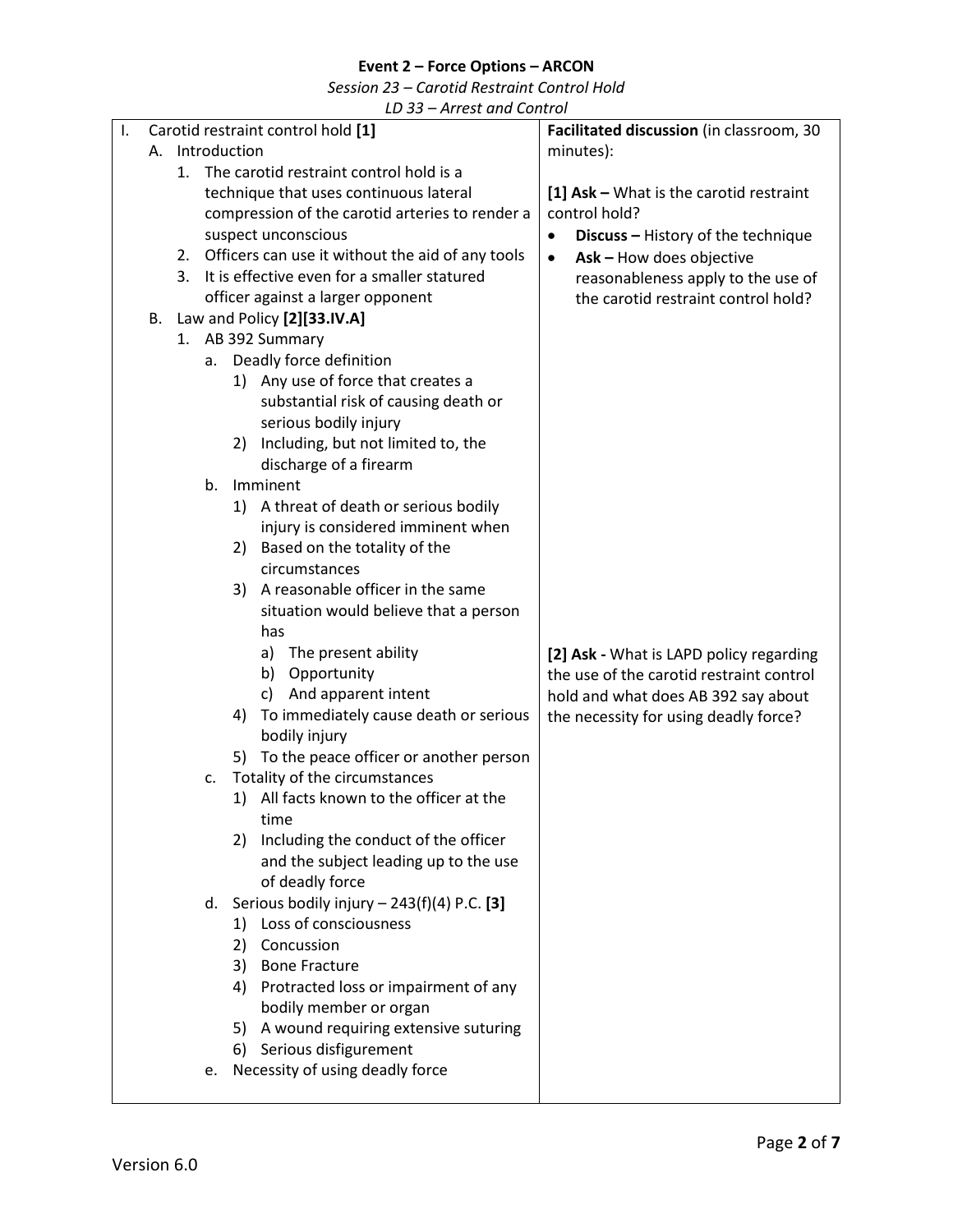*Session 23 – Carotid Restraint Control Hold*

<span id="page-2-0"></span>

|                        | $10,33$ – An calculus Control              |                                            |
|------------------------|--------------------------------------------|--------------------------------------------|
|                        | 1) Peace officers may use deadly force     |                                            |
|                        | only when necessary in defense of          |                                            |
|                        | human life                                 |                                            |
|                        | 2) Officers shall evaluate each situation  |                                            |
|                        | considering the circumstances of each      |                                            |
|                        | case                                       |                                            |
| 3)                     | Officers shall use other available         | [3] Ask - What are the elements of         |
|                        | resources and techniques if                | 243(f)(4) PC and how do they govern the    |
|                        | reasonably safe and feasible to an         | use of the carotid restraint control hold? |
|                        | objectively reasonable officer             |                                            |
| f.                     | Justification for deadly force             |                                            |
|                        | 1) A peace officer is justified in using   |                                            |
|                        | deadly force upon another person           |                                            |
|                        | only when                                  |                                            |
| 2)                     | The officer reasonably believes            |                                            |
|                        | 3) Based on the totality of the            |                                            |
|                        | circumstances                              |                                            |
|                        | 4) That such force is necessary for either |                                            |
|                        | of the following reasons:                  |                                            |
|                        | To defend against an imminent<br>a)        |                                            |
|                        | threat of death or serious bodily          |                                            |
|                        | injury to the officer or to another        |                                            |
|                        | person                                     |                                            |
|                        | To apprehend a fleeing person for<br>b)    |                                            |
|                        | any felony that threatened or              |                                            |
|                        | resulted in death or serious bodily        |                                            |
|                        | injury if the officer reasonably           |                                            |
|                        | believes that the person will cause        |                                            |
|                        | death or serious bodily injury to          |                                            |
|                        | another unless immediately                 |                                            |
|                        | apprehended                                |                                            |
| g.                     | Suicidal subjects                          |                                            |
|                        | 1) A peace officer shall not use deadly    |                                            |
|                        | force against a person based on the        |                                            |
|                        | danger that person poses to                |                                            |
|                        | themselves                                 |                                            |
|                        | 2) If an objectively reasonable officer    |                                            |
|                        | would believe the person does not          |                                            |
|                        | post an imminent threat of death or        |                                            |
|                        | serious bodily injury to the peace         |                                            |
|                        | officer or another person                  |                                            |
| C. Effects on the body |                                            |                                            |
|                        | 1. Structures of the neck [33.IV.B.1]      |                                            |
| a.                     | Carotid arteries                           |                                            |
| 1)                     | Supply 70-80% of the oxygenated            |                                            |
|                        | blood to the brain                         |                                            |
|                        |                                            |                                            |
|                        |                                            |                                            |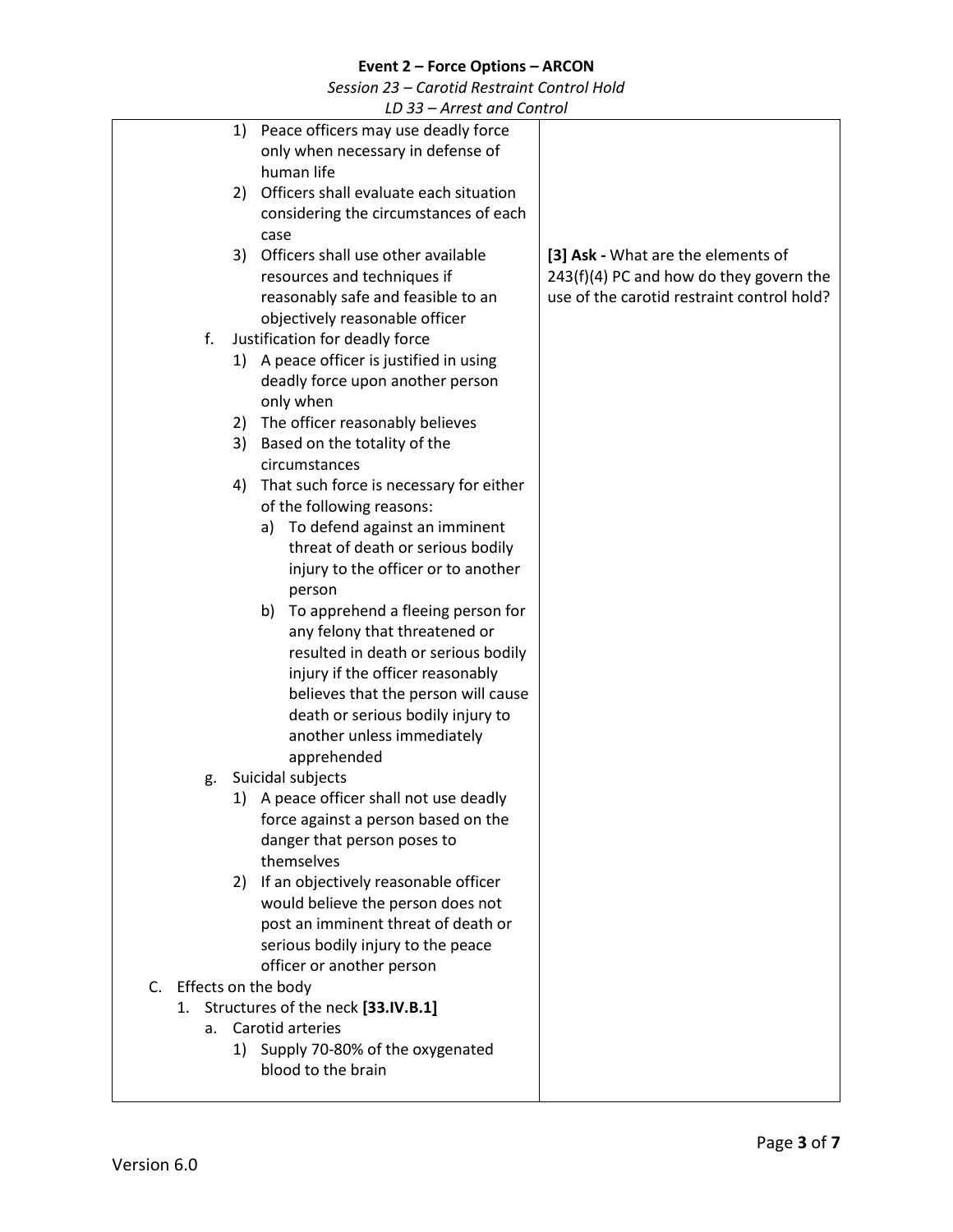*Session 23 – Carotid Restraint Control Hold*

<span id="page-3-1"></span><span id="page-3-0"></span>

|    |    | LD 33 – Arrest and Control                |                                          |
|----|----|-------------------------------------------|------------------------------------------|
|    |    | 2) The other 20% is supplied by vertebral |                                          |
|    |    | arteries                                  |                                          |
|    |    | b. Jugular vein                           |                                          |
|    |    | 1) Parallel to the carotid artery         |                                          |
|    |    | 2) Carries blood away from the brain      |                                          |
|    |    | c. Vagus nerve                            |                                          |
|    |    | 1) Runs parallel to the carotid artery    | [4] Ask - What is the difference in      |
|    |    |                                           |                                          |
|    |    | 2) Regulates the heart and lungs          | compressing the carotid arteries vs the  |
|    |    | d. Trachea <sup>[4]</sup>                 | trachea?                                 |
|    |    | 1) Windpipe                               |                                          |
|    |    | 2) Extends from the larynx                | [5] Ask - How does the carotid restraint |
|    |    | 2. Causes of unconsciousness [5]          | control hold cause a person to lose      |
| а. |    | Carotid artery compression [33.IV.B.3]    | consciousness?                           |
|    |    | 1) As blood flow is impeded, pressure     |                                          |
|    |    | increases in the vertebral arteries       |                                          |
|    |    | 2) Is not the sole cause of               |                                          |
|    |    | unconsciousness                           |                                          |
| b. |    | Jugular vein compression                  |                                          |
|    |    | 1) May cause vascular congestion in the   |                                          |
|    |    | head and neck                             |                                          |
|    |    | 2) May result in unconsciousness          |                                          |
| C. |    | Vagus nerve compression                   |                                          |
|    |    | 1) May slow the heart rate and reduce     |                                          |
|    |    | blood pressure                            |                                          |
|    |    | 2) Alone will not cause unconsciousness   |                                          |
|    |    |                                           |                                          |
|    |    | as quickly as carotid and venous          |                                          |
|    |    | compression                               |                                          |
|    |    | 3) May be an element of                   |                                          |
|    |    | unconsciousness                           |                                          |
| d. |    | Inability to breathe is not a cause of    |                                          |
|    |    | unconsciousness with a properly applied   |                                          |
|    |    | carotid [33.IV.B.2]                       |                                          |
| 3. |    | Factors to consider                       | [6] Ask - How long should it take to     |
| a. |    | Time [6]                                  | render a person unconscious with a       |
|    | 1) | The average person may be rendered        | carotid restraint control hold?          |
|    |    | unconscious within a matter of            |                                          |
|    |    | seconds (8-15 on average)                 |                                          |
|    | 2) | Generally regain consciousness within     |                                          |
|    |    | seconds (10-20 average)                   |                                          |
|    | 3) | Hold should be released as soon as        |                                          |
|    |    | unconsciousness is detected or the        |                                          |
|    |    | threat no longer exists                   |                                          |
|    | 4) | Alcohol and depressants may cause         |                                          |
|    |    | unconsciousness to come faster            |                                          |
|    | 5) | Stimulants may cause                      | [7] Ask - What are some of the           |
|    |    | unconsciousness to take longer            | physiological responses associated with  |
| b. |    | Possible side effects [7]                 |                                          |
|    |    |                                           |                                          |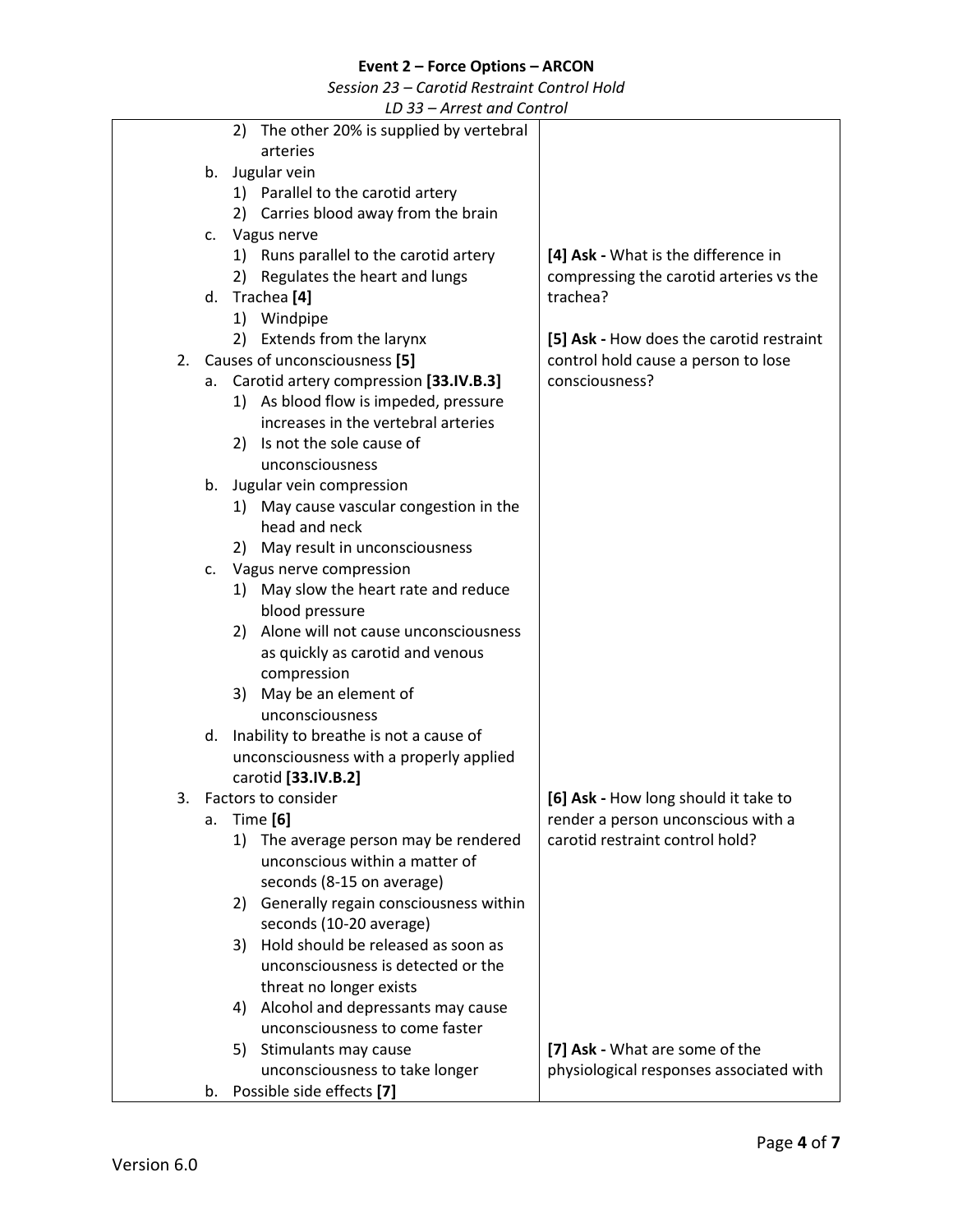*Session 23 – Carotid Restraint Control Hold*

<span id="page-4-1"></span><span id="page-4-0"></span>

|    | THE QUID CONTROL                                      |                                               |
|----|-------------------------------------------------------|-----------------------------------------------|
|    | 1)<br>Convulsions                                     | the use of the carotid restraint control      |
|    | 2)<br>Vomiting                                        | hold?                                         |
|    | 3)<br>Drooling                                        |                                               |
|    | 4)<br>Nose bleeds                                     |                                               |
|    | Burst capillaries in eyes<br>5)                       |                                               |
|    |                                                       |                                               |
|    | Staring with glazed eyes<br>6)                        |                                               |
|    | Loss of bowel or bladder control<br>7)                |                                               |
|    | 8)<br>Disorientation                                  |                                               |
|    | Reduced blood pressure, pulse rate,<br>9)             |                                               |
|    | respiratory rate                                      |                                               |
|    | Improperly applied carotid restraint control<br>4.    |                                               |
|    | hold [8][33.IV.D.1]                                   | [8] Ask - What are the dangers of             |
|    | a. If applied for more than 1 minute                  | improperly applying the carotid restraint     |
|    | irreversible brain damage may occur [9]               | control hold?                                 |
|    | b. Jerking the neck could lead to a neck              |                                               |
|    | injury                                                | [9] Ask - How long does it take to cause      |
|    | Pressure to the trachea will take much<br>C.          | irreversible brain damage?                    |
|    | longer to render the suspect unconscious,             |                                               |
|    |                                                       |                                               |
|    | possibly allowing for escape or the need to           |                                               |
|    | use a higher level of force                           |                                               |
|    | d. Pressure should be applied laterally to the        |                                               |
|    | sides of the neck for the quickest control            |                                               |
|    | of the individual and the situation                   |                                               |
|    | D. Follow-up actions [10][33.IV.E][33.IV.F]           | [10] Ask - What notifications do you          |
|    | 1. Release the hold                                   | need to make after the use of the             |
|    | 2. Handcuff the suspect                               | carotid restraint control hold?               |
|    | Check vital signs<br>3.                               |                                               |
|    | Administer first aid if necessary<br>4.               |                                               |
|    | 5. Conduct a search                                   |                                               |
|    | 6. Call an RA and a supervisor                        |                                               |
|    | Advise a supervisor and custodial and medical<br>7.   |                                               |
|    | personnel that the hold was applied                   |                                               |
|    | Monitor the victim for 2 hours or until turned<br>8.  |                                               |
|    |                                                       |                                               |
|    | over to another authority                             | [11] Ask - How can using a carotid            |
|    | Document medical clearance<br>9.                      | restraint control hold demonstrate a          |
| Е. | Reverence for human life [11]                         | reverence for human life?                     |
|    | Guiding principle in any use of force situation<br>1. | Give some examples of when it<br>$\bullet$    |
|    | It is both moral and ethical to place the<br>2.       | would be reasonable to use a                  |
|    | highest value on human life                           | carotid restraint control hold.               |
|    | Not policy, but a philosophy for how to<br>3.         | Give an example of when it would<br>$\bullet$ |
|    | approach police work                                  | not be reasonable to use a carotid            |
|    | Consistent with the department's mission,<br>4.       | restraint control hold.                       |
|    | vision, and values                                    |                                               |
|    | Helps build public trust<br>5.                        |                                               |
|    | Using tactical de-escalation techniques and<br>6.     | [12] Ask - What is the department             |
|    | reasonable force demonstrates this principle          |                                               |
|    |                                                       | policy on attempting to de-escalate           |
| F. | Tactical de-escalation policy [12]                    | prior to using force?                         |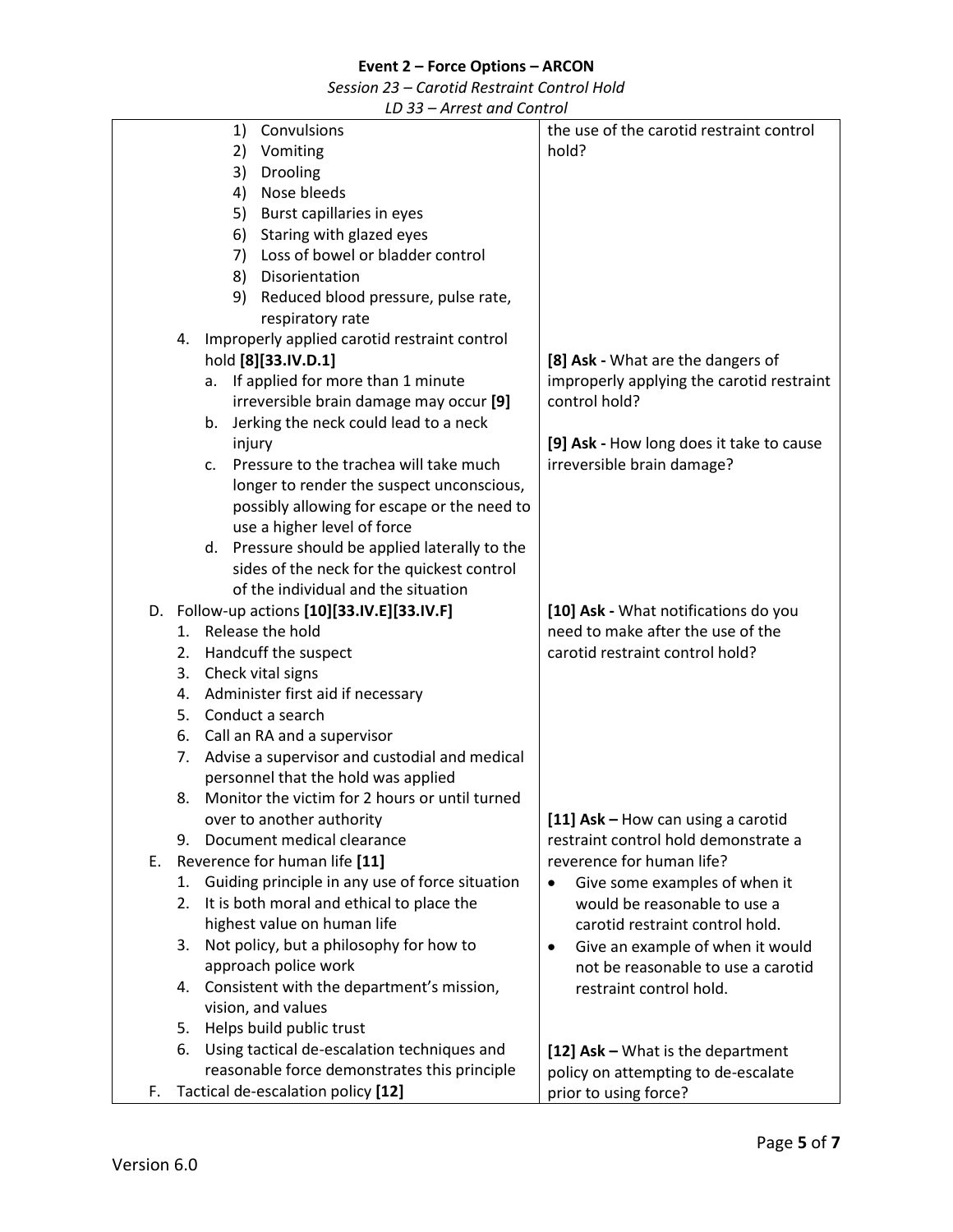*Session 23 – Carotid Restraint Control Hold*

<span id="page-5-0"></span>

| LD 33 - Arrest and Control |    |                                                    |                                                  |  |  |  |  |
|----------------------------|----|----------------------------------------------------|--------------------------------------------------|--|--|--|--|
|                            | 1. | Officers shall attempt to control an incident      |                                                  |  |  |  |  |
|                            | 2. | By using time, distance, communications, and       | Go to the mat room<br>➤                          |  |  |  |  |
|                            |    | available resources                                | Warm up and stretch (prior to each<br>➤          |  |  |  |  |
|                            | 3. | To de-escalate the situation                       | session)                                         |  |  |  |  |
|                            |    | 4. Whenever it is safe and reasonable to do so     | Note: All instructor notes regarding<br>➤        |  |  |  |  |
|                            |    | G. Preparation drill [13]                          | the number of repetitions may be                 |  |  |  |  |
|                            |    | 1. Key points [33.IV.C]                            | modified by the instructor based on              |  |  |  |  |
|                            | а. | Wrap your partner's neck and align your            | the needs of the students, to                    |  |  |  |  |
|                            |    | elbow with your partner's chin                     | achieve proficiency.                             |  |  |  |  |
|                            | b. | Grab your shirt at the shoulder or your            |                                                  |  |  |  |  |
|                            |    | opposite bicep with the controlling arm            | [13] Demonstrate and drill - Carotid             |  |  |  |  |
|                            | c. | Lock in the carotid by shooting the non-           | restraint control hold                           |  |  |  |  |
|                            |    | controlling arm behind your partner's              | Demonstrate                                      |  |  |  |  |
|                            |    | head                                               | Break down key points and common<br>$\bullet$    |  |  |  |  |
|                            | d. | Ensure that the non-controlling arm is on          | mistakes                                         |  |  |  |  |
|                            |    | top of the controlling arm                         | Preparation drill with suspects<br>$\bullet$     |  |  |  |  |
|                            | e. | If applying a full carotid, use a thumbless        | sitting and officers behind them                 |  |  |  |  |
|                            |    | palm to palm grip                                  | Start slow, one step at a<br>$\circ$             |  |  |  |  |
|                            | f. | Keep your head down opposite of the                | time (6-8 reps per step)                         |  |  |  |  |
|                            |    | controlling arm                                    | Ensure that the students<br>$\circ$              |  |  |  |  |
|                            | g. | Adjust your partner's chin if necessary            | understand how to "tap                           |  |  |  |  |
|                            | h. | Squeeze using your back muscles                    | out"                                             |  |  |  |  |
|                            | i. | Breathe during the squeeze and expand              | Combine steps until the<br>$\circ$               |  |  |  |  |
|                            |    | your chest                                         | students are fluid in their                      |  |  |  |  |
|                            | j. | Can be applied with either arm                     | technique                                        |  |  |  |  |
|                            | k. | Partner should tap when they feel                  | Allow students to practice<br>$\circ$            |  |  |  |  |
|                            |    | continuous pressure to the carotid                 | on their own with increasing                     |  |  |  |  |
|                            |    | arteries                                           | speed (8-10 reps per side)                       |  |  |  |  |
|                            | 2. | Common mistakes                                    |                                                  |  |  |  |  |
|                            | а. | Excessive movement in any direction                |                                                  |  |  |  |  |
|                            | b. | Too much arm strength, not enough back             |                                                  |  |  |  |  |
|                            | c. | Forearm across the throat                          |                                                  |  |  |  |  |
|                            |    | d. Placing the controlling arm on top of the       | [14] Demonstrate and drill - Carotid             |  |  |  |  |
|                            |    | non-controlling arm in the locked carotid          | restraint control hold - application from        |  |  |  |  |
|                            |    | H. Carotid restraint control hold application from | back control                                     |  |  |  |  |
| back control [14]          |    |                                                    | Demonstrate<br>$\bullet$                         |  |  |  |  |
|                            |    | 1. Key points [33.IV.C]                            | Break down key points and common<br>$\bullet$    |  |  |  |  |
|                            | а. | Achieve a back-mount position with an              | mistakes                                         |  |  |  |  |
|                            |    | over/under grip                                    | Ensure that the students understand<br>$\bullet$ |  |  |  |  |
|                            | b. | From the primary side, first trap the              | how to "tap out"                                 |  |  |  |  |
|                            |    | suspect's top arm with your underhooked            | Drill from back control with hooks<br>$\bullet$  |  |  |  |  |
|                            |    | hand                                               | in, both sides (8-10 reps per side)              |  |  |  |  |
|                            | c. | Apply the carotid in the same manner as            | Flow (3-5 reps)<br>$\bullet$                     |  |  |  |  |
|                            |    | during the preparation drill                       | Clinch<br>$\circ$                                |  |  |  |  |
|                            | d. | From the support side, grab the suspect's          | Body fold takedown<br>$\circ$                    |  |  |  |  |
|                            |    | shoulder with your overhooked hand                 | Take the back from mount<br>$\circ$              |  |  |  |  |